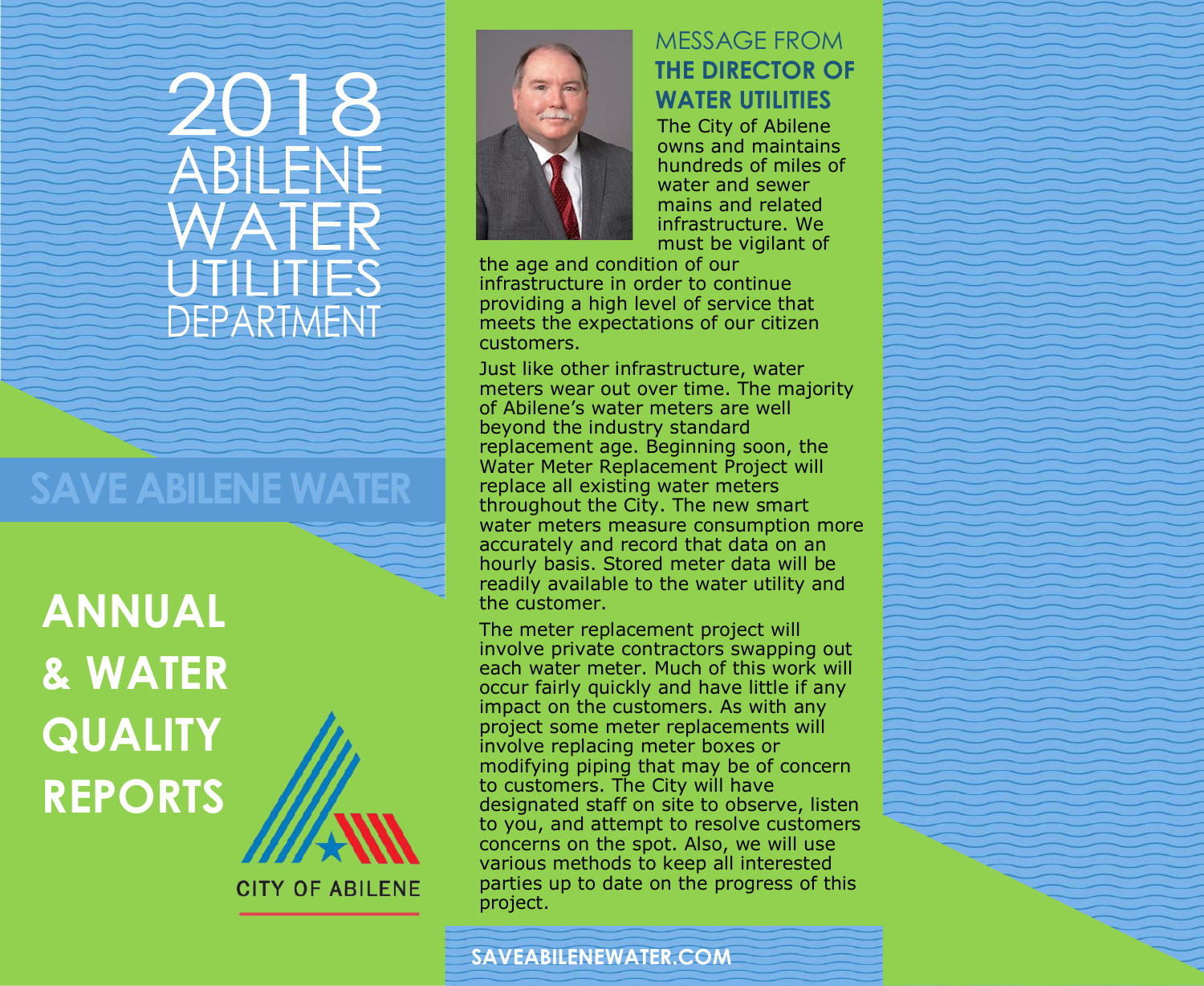| Type of             | Year or | Contaminant                  | <b>Highest Level</b> | Range of Levels |                                                                                                                                                                                                                                                   |                                                                                                                                                                                                                                                                                                                                                                                                                                   |                |                                                                                                                |
|---------------------|---------|------------------------------|----------------------|-----------------|---------------------------------------------------------------------------------------------------------------------------------------------------------------------------------------------------------------------------------------------------|-----------------------------------------------------------------------------------------------------------------------------------------------------------------------------------------------------------------------------------------------------------------------------------------------------------------------------------------------------------------------------------------------------------------------------------|----------------|----------------------------------------------------------------------------------------------------------------|
| Contaminant         | Range   | (unit of measure)            | Detected             | Detected        |                                                                                                                                                                                                                                                   |                                                                                                                                                                                                                                                                                                                                                                                                                                   |                |                                                                                                                |
|                     | 2018    | Arsenic (ppb)                | < 1.0                | < 1.0           | 10                                                                                                                                                                                                                                                | $\mathbf{0}$                                                                                                                                                                                                                                                                                                                                                                                                                      | N.             | Erosion of natural deposits                                                                                    |
|                     | 2018    | Barium (ppm)                 | 0.160                | $0.15 - 0.16$   | $\overline{2}$                                                                                                                                                                                                                                    | $\overline{2}$                                                                                                                                                                                                                                                                                                                                                                                                                    | N.             | Discharge from plastic and fertilizer factories; Discharge from steel/metal factories.                         |
| Inorganic           | 2018    | Cyanide (ppb)                | 105                  | 45.8-105        | 200                                                                                                                                                                                                                                               | 200                                                                                                                                                                                                                                                                                                                                                                                                                               | N              | Discharge from plastic and fertilizer factories; Discharge from steel/metal factories.                         |
| <b>Contaminants</b> | 2018    | Fluoride (ppm)               | 0.8                  | 0.624-0.802     |                                                                                                                                                                                                                                                   | 4.0                                                                                                                                                                                                                                                                                                                                                                                                                               | N <sub>1</sub> | Erosion of natural deposits; water additive for strong teeth; discharge from fertilizer and aluminum factories |
|                     | 2018    | Nitrate (ppm)                |                      | $0.074 - 1.24$  | 10.00                                                                                                                                                                                                                                             | 10                                                                                                                                                                                                                                                                                                                                                                                                                                | N              | Erosion of natural deposits; runoff from fertilizer use; leaching from septic tanks or sewage                  |
|                     | 2018    | Selenium (ppb)               | < 5.0                | < 5.0           | 50.0                                                                                                                                                                                                                                              | 50                                                                                                                                                                                                                                                                                                                                                                                                                                | N              | Erosion from natural deposits; discharge from petroleum refineries                                             |
| Radioactive         | 2014    | Beta/proton Emitters (pCi/L) | 11.5                 | 11.5-11.5       |                                                                                                                                                                                                                                                   | 50                                                                                                                                                                                                                                                                                                                                                                                                                                | N              | Erosion of natural deposits Decay of natural and man made deposits.                                            |
|                     | 2017    | <b>Gross Alpha</b>           | $\overline{2}$       | $0-2$           |                                                                                                                                                                                                                                                   | 15                                                                                                                                                                                                                                                                                                                                                                                                                                | N              | Erosion of natural deposits Decay of natural and man made deposits.                                            |
|                     | 2017    | Gross Beta                   | 8.8                  | $6.2 - 8.8$     | na                                                                                                                                                                                                                                                | na                                                                                                                                                                                                                                                                                                                                                                                                                                | N              | Erosion of natural deposits Decay of natural and man made deposits.                                            |
| Contaminants        | 2017    | Radium 228 (pCi/L)           | < 1.0                | < 1.0           |                                                                                                                                                                                                                                                   | 5                                                                                                                                                                                                                                                                                                                                                                                                                                 | N              | Erosion of natural deposits Decay of natural and man made deposits.                                            |
|                     | 2017    | Uranium (ug/L)               | 2.3                  | $0 - 2.3$       | <b>MCLG</b><br><b>MCL</b><br>Violation<br>30<br>N<br>60<br>No goal for the total<br>N<br>80<br>No goal for the total<br>N<br>0.8<br>N<br>na<br>na<br>na<br>na<br>na<br>na<br>na<br>na<br>na<br>na<br>na<br>na<br>na<br>na<br>na<br>na<br>na<br>na | Erosion of natural deposits Decay of natural and man made deposits.                                                                                                                                                                                                                                                                                                                                                               |                |                                                                                                                |
| <b>Disinfection</b> | 2018    | Total Haloacetic Acids (ppb) | 32                   | 6.9-31.7        |                                                                                                                                                                                                                                                   | Source of Contaminant<br>Byproduct of drinking water disinfection<br>Byproduct of drinking water disinfection<br>Byproduct of drinking water disinfection<br>Byproduct of drinking water disinfection<br>Byproduct of drinking water disinfection<br>Byproduct of drinking water disinfection<br>Byproduct of drinking water disinfection<br>Byproduct of drinking water disinfection<br>Byproduct of drinking water disinfection |                |                                                                                                                |
|                     | 2018    | Total Trihalomethanes (ppb)  | 43.5                 | 9.88-43.5       |                                                                                                                                                                                                                                                   |                                                                                                                                                                                                                                                                                                                                                                                                                                   |                |                                                                                                                |
| <b>Byproducts</b>   | 2018    | Chlorite (ppm)               | 0.95                 | $< 0.01 - 0.95$ |                                                                                                                                                                                                                                                   |                                                                                                                                                                                                                                                                                                                                                                                                                                   |                |                                                                                                                |
|                     | 2018    | Chloroform (ppb)             |                      | $< 1.0 - 4.0$   |                                                                                                                                                                                                                                                   |                                                                                                                                                                                                                                                                                                                                                                                                                                   |                |                                                                                                                |
|                     | 2018    | Bromoform (ppb)              | 7.78                 | $5.99 - 7.78$   |                                                                                                                                                                                                                                                   |                                                                                                                                                                                                                                                                                                                                                                                                                                   |                |                                                                                                                |
| Unregulated         | 2018    | Bromodichloromethane (ppb)   | 3.04                 | $1.58 - 3.04$   |                                                                                                                                                                                                                                                   |                                                                                                                                                                                                                                                                                                                                                                                                                                   |                |                                                                                                                |
| Contaminants        | 2018    | Dibromochloromethane (ppb)   | 7.04                 | $3.67 - 7.04$   |                                                                                                                                                                                                                                                   |                                                                                                                                                                                                                                                                                                                                                                                                                                   |                |                                                                                                                |
|                     | 2018    | 4-methyl-2-pentanone (ppb)   | 0.67                 | $< 0.5 - 0.67$  |                                                                                                                                                                                                                                                   |                                                                                                                                                                                                                                                                                                                                                                                                                                   |                |                                                                                                                |
|                     | 2018    | Trichloroacetic Acid (ppb)   | 1.3                  | $< 1.0 - 1.30$  |                                                                                                                                                                                                                                                   |                                                                                                                                                                                                                                                                                                                                                                                                                                   |                |                                                                                                                |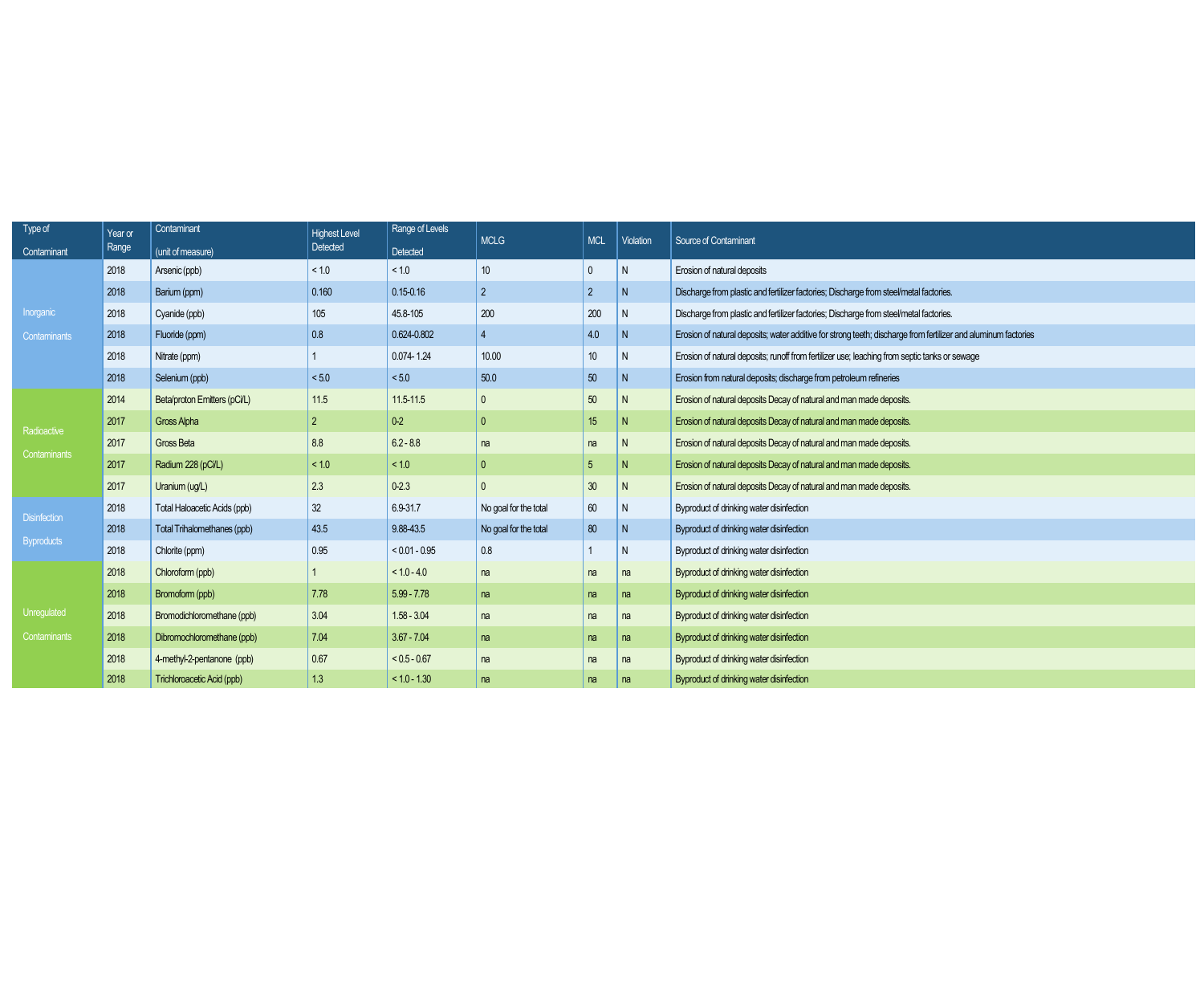| Type of Treatment                                                     | Year or Range                               | <b>Disinfectant Used</b>             | Average Level                                 | <b>Minimum Level</b>                             | <b>Maximum Level</b>              | <b>MRDL</b>                                                           | <b>MRDLG</b> | Source of Chemical                    |
|-----------------------------------------------------------------------|---------------------------------------------|--------------------------------------|-----------------------------------------------|--------------------------------------------------|-----------------------------------|-----------------------------------------------------------------------|--------------|---------------------------------------|
| <b>MRDL</b>                                                           | 2018                                        | Chloramines (ppm)                    | 3.7                                           | 0.9                                              | 4.2                               | 4.0                                                                   | 4.0          | Disinfectant used to control microbes |
| Type of Contaminant                                                   | Year or Range                               | <b>MCGL</b>                          | The 90th Percentile                           | Number of sites<br><b>Exceeding Action Level</b> | <b>Action Level</b>               | Source of Contaminant                                                 |              | No Violations for Lead or Copper      |
| Lead (ppb)                                                            | 2017                                        |                                      | 0.5                                           |                                                  | 15                                | Corrosion of household plumbing systems; erosion of natural deposits. |              |                                       |
| Copper (ppm)                                                          | 2017                                        | 1.3                                  | 0.335                                         |                                                  | 1.3                               | Corrosion of household plumbing systems; erosion of natural deposits. |              |                                       |
| Type of Contaminant                                                   | Year or Range                               | <b>Highest Single Level Detected</b> | Lowest Monthly % of Samples<br>Meeting Limits | Limit (Treatment Technique)                      | Lowest Monthly % meeting<br>limit | Violation                                                             |              | Source of Contaminant                 |
| Turbidity (NTU)                                                       | 2018                                        | 0.18                                 | 100.00%                                       |                                                  | 0.3                               | N                                                                     |              | Soil runoff.                          |
| Type of Contaminant                                                   | Year or Range                               | <b>Contaminant Source</b>            | <b>Average Level</b>                          | Minimum Level                                    | Maximum Level                     | Unit of Measure                                                       |              | Source of Contaminant                 |
| <b>Total Organic Carbon</b>                                           | 2018                                        | Source Water                         | 6.23                                          | 5.10                                             | 8.70                              | ppm                                                                   |              | Naturally present in environment.     |
|                                                                       | 2018                                        | <b>Drinking Water</b>                | 3.94                                          | 2.10                                             | 8.50                              | ppm                                                                   |              | Naturally present in environment.     |
| Type of contaminant                                                   | Year or Range                               | Contaminant                          | <b>Average Level</b>                          | <b>Minimum Level</b>                             | Maximum Level                     | <b>MFL</b>                                                            |              | <b>Construction Materials</b>         |
| Asbestos                                                              | 2012                                        | Asbestos                             | <b>ND</b>                                     | ND                                               | <b>ND</b>                         |                                                                       |              |                                       |
| Type of contaminant                                                   | Year or Range                               | Contaminant                          | Highest Monthly % of Positive Sam-<br>ples    | <b>MCL</b>                                       | Unit of Measure                   |                                                                       |              | Source of Contaminant                 |
| <b>Total Coliform</b>                                                 | 2018                                        | <b>Total Coliform Bacteria</b>       | 1.7                                           |                                                  | Presence                          | No Monitoring Violation                                               |              | Naturally present in environment.     |
| * Presence of Coliform bacteria in 5% or more of the monthly samples. |                                             |                                      |                                               |                                                  |                                   |                                                                       |              |                                       |
|                                                                       | <b>Organic Contaminants - none detected</b> |                                      |                                               | Real Water Loss 9.05%                            |                                   |                                                                       |              |                                       |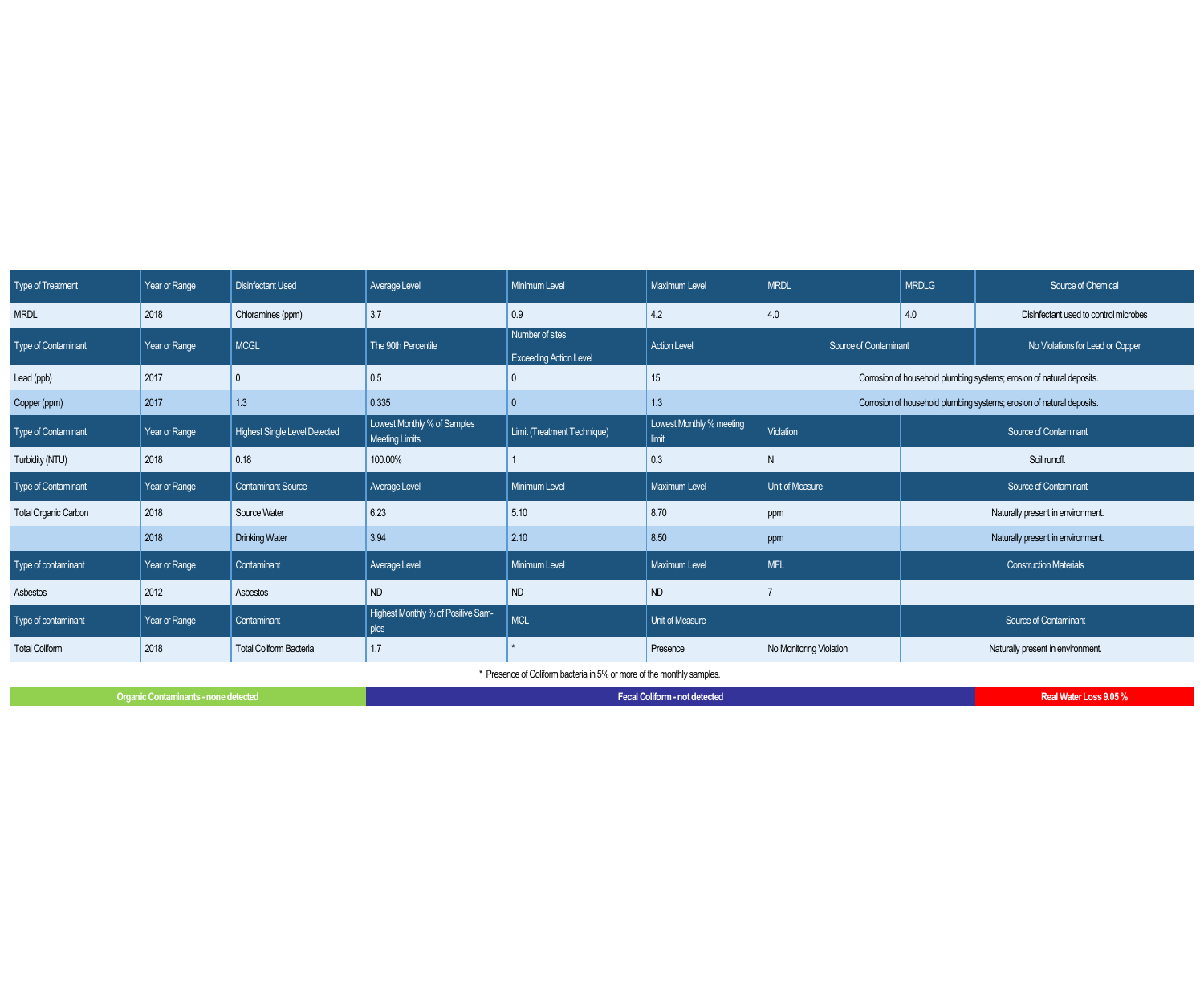| Type of<br>Contaminant           | Year or<br>Range | Contaminant<br>(unit of measure)               | Average<br>Level | Minimum<br>Level | Maximum Level | Secondary Limit  | Source of Containment                                                                                   |
|----------------------------------|------------------|------------------------------------------------|------------------|------------------|---------------|------------------|---------------------------------------------------------------------------------------------------------|
|                                  | 2018             | Aluminum (ppm)                                 | 24               | < 5              | 37            | 0.05             | Naturally present in environment.                                                                       |
|                                  | 2018             | Bicarbonate (ppm)                              | 132              | 114              | 142           | na               | Corrosion of carbonate rocks such as<br>limestone.                                                      |
|                                  | 2018             | Calcium (ppm)                                  | 67.9             | 48.3             | 103           | na               | Naturally present in environment.                                                                       |
|                                  | 2018             | Chloride (ppm)                                 | 146              | 79.2             | 252           | 300              | Naturally present in environment.                                                                       |
|                                  | 2018             | Copper (ppm)                                   | 0.0021           | 0.0015           | 0.0026        | 1.0              | Corrosion of household<br>plumbing, erosion from natural deposits;<br>leaching from wood preservatives. |
|                                  | 2018             | Magnesium (ppm)                                | 27.7             | 17.3             | 47.7          | na               | Naturally present in environment.                                                                       |
|                                  | 2018             | Manganese (ppm)                                | 0.005            | 0.002            | 0.009         | 0.05             | Naturally present in environment.                                                                       |
| Secondary                        | 2018             | Nickel (ppm)                                   | 0.0023           | 0.0018           | 0.0034        | na               | Erosion of natural deposits.                                                                            |
| and other<br><b>Constituents</b> | 2018             | pH (units)                                     | 8.0              | 7.7              | 8.4           | > 7.7            | Measure of corrosivity of water.                                                                        |
| not<br>Regulated                 | 2018             | Sodium (ppm)                                   | 92               | 64.2             | 143           | na               | Erosion of natural deposits; byproduct of oil<br>field activity.                                        |
|                                  | 2018             | Sulfate (ppm)                                  | 151              | 73.1             | 305           | 300              | Naturally occurring; common<br>industrial byproduct; byproduct of oil field<br>activity.                |
|                                  | 2018             | Total Alkalinity as CaCO <sub>3</sub><br>(ppm) | 132              | 114              | 142           | na               | Naturally occurring soluble mineral salts.                                                              |
|                                  | 2018             | <b>Total Dissolved Solids</b><br>(ppm)         | 582              | 400              | 934           | 1000             | Total dissolved mineral<br>constituents in water.                                                       |
|                                  | 2018             | Total Hardness as CaCO <sub>3</sub><br>(ppm)   | 284              | 195              | 454           | na               | Naturally occurring calcium.                                                                            |
|                                  | 2018             | Conductivity (uhmos/cm)                        | 1013             | 705              | 1560          | na               | Naturally present<br>in environment.                                                                    |
|                                  | 2018             | Potassium (mg/L)                               | 8.71             | 7.67             | 9.35          | na               | Naturally present<br>in environment.                                                                    |
|                                  | 2018             | Lead (mg/L)                                    | < 0.001          | < 0.001          | < 0.001       | 15               | Corrosion of household plumbing, erosion<br>from natural deposits;                                      |
|                                  | 2018             | Di(2-ethylhexyl) phthalate<br>(ppb)            | $\overline{2}$   | $\pmb{0}$        | 1.9           | $\boldsymbol{6}$ | leaching from wood preservatives.<br>Discharge from plastic factories                                   |

 $T$ <sub>ype</sub> Conta

#### **DEFINITIONS AND ABBREVIATIONS:**

Action Level (AL) - The concentration of a substance, which, if exceeded, triggers treatment or other requirements which a water system must follow

**J** - Analyte detected below the quantitation limit but above the decimal limit

**Maximum Containment Level (MCL)** - The highest level of a substance that is allowed in drinking water. MCLs are set as close to the MCLGs as feasible using best available treatment technology.

**Maximum Containment Level Goal (MCLG)** - The level of a substance in drinking water below which there is no known or expected health risk. MCLGs allow for a margin of safety.

**Maximum Residual Disinfectant Level (MRDL)** - The highest level of disinfectant allowed in drinking water. There is convincing evidence that addition of a disinfectant is necessary for control of microbial contaminants.

**Maximum Residual Disinfectant Level Goal (MRDLG)** - The level of a drinking water disinfectant below which there is no known or expected risk to health. MRDLGs do not reflect the benefits of the use of disinfectants to control microbial contaminants.

**MFL** - Million fibers per liter (a measure of asbestos)

**ND** - Analyte not detected in a sample

**NTU** - Nepheloetric turbidity units. Unit of measure of the turbidity (cloudiness) of the water

**pCi/L** - Picocuries per Liter (a measure of radioactivity)

**ppb** - parts per billion or micrograms per liter (μg/L). One ounce in 7,350,000 gallons of water.

**ppm** - parts per million or milligrams per liter (mg/L). One ounce in 7,350 gallons of water.

**Treatment Technique (TT)** - A required process intended to reduce the level of a substance in drinking water.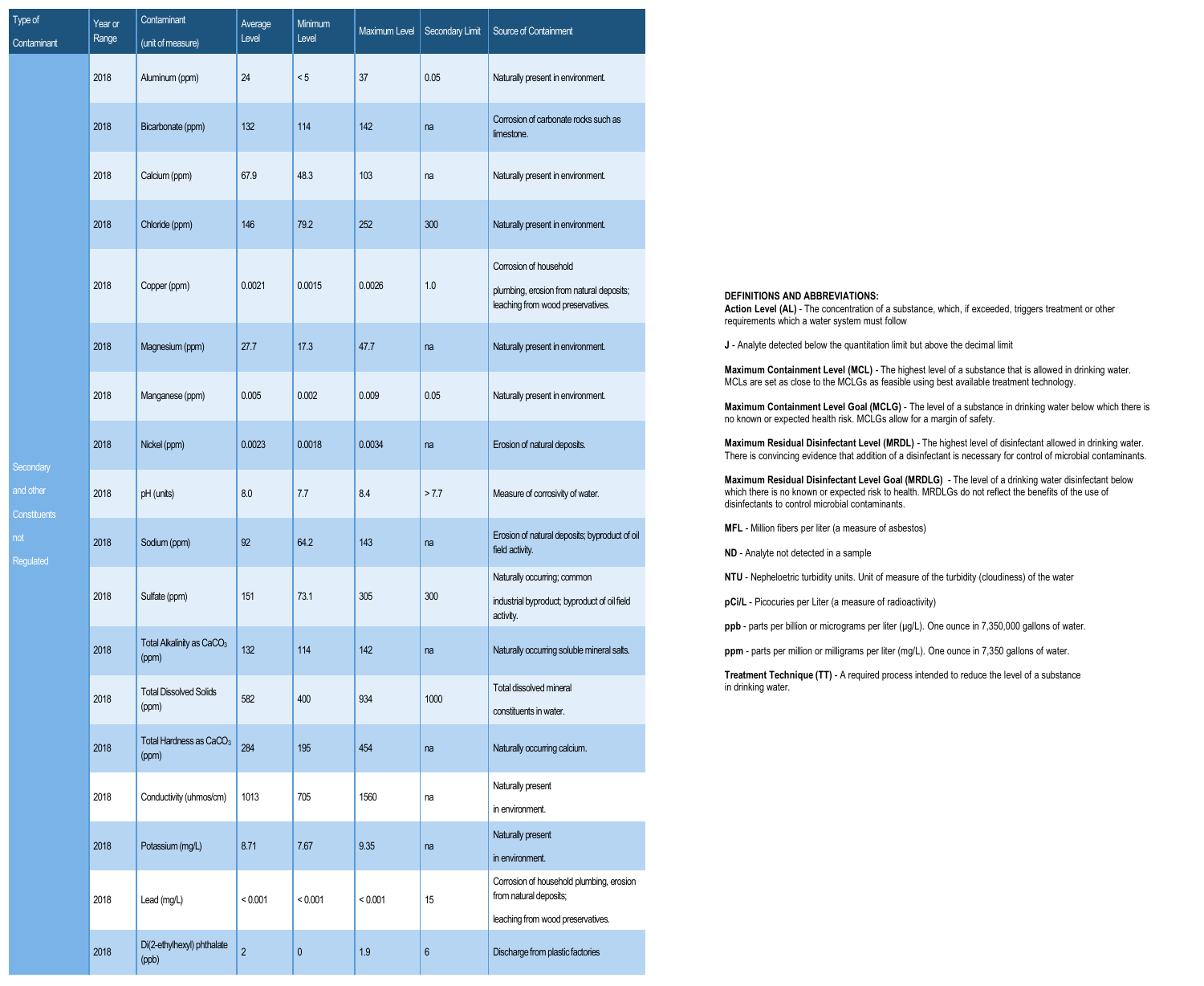## JANUARY-DECEMBER 2018 WATER QUALITY REPORT

Through vigilant oversight, the City of Abilene Water Utilities Department is dedicated to providing high-quality, safe water. It begins with the city's reservoirs, which provide goodquality raw water. Along the water's journey into customers' homes and businesses, trained, certified operators consistently work to meet stringent water quality standards. Water is analyzed in all stages of production - from the city's creeks and lakes, at treatment plants, and into the distribution system - ensuring that it is safe to drink. We are proud to report that our drinking water meets or exceeds all United States Environmental Protection Agency (EPA) and TCEQ drinking water requirements.

This report is a summary of the quality of the water we provide our customers. The analysis was made by using the data from the most recent EPA-required tests. We hope this information helps you become more knowledgeable about what is in your drinking water.

If you would like more information about Abilene's water quality, water assessments and protection efforts, please call the City of Abilene's Environmental Laboratory at (325) 676-6041.

**En Espanol:** Este informe incluye información importante sobre el agua potable. Si tiene preguntas o comentarios sobre éste informe en español, favor de llamar al tel. (325) 676-6381 - para hablar con una persona bilingüe en español.

A Source Water Susceptibility Assessment for your drinking water sources is currently being updated by the TCEQ. This information describes the susceptibility and types of constituents that may come into contact with your drinking water based on human activities and natural conditions. The information contained in the assessment will allow us to focus our source water protection strategies. Some of this source water assessment information will be available later this year on Texas Drinking Water Watch at **https://dww2.tceq.texas.gov/DWW/** 

### CONTAMINANTS AND **CONSTITUENTS**

The sources of drinking water (both tap water and bottled water) include rivers, lakes, streams, ponds, reservoirs, springs and wells. As the water travels over the surface of the land or through the ground, it dissolves naturallyoccurring minerals, and in some cases, radioactive material, and can pick up substances

resulting from the presence of animals or from human activity.

Contaminants that may be present in source water:

- **Microbial contaminants**, such as viruses and bacteria, which may come from sewage plants, septic systems, agricultural livestock operations, and wildlife.
- **Inorganic contaminants**, such as salts and metals, which can be naturally-occurring or result from urban storm water runoff, industrial or domestic wastewater discharges, oil and gas production, mining, or farming.
- **Pesticides and herbicides**, w hich may come from a variety of sources such as agriculture, urban storm runoff, and residential uses.
- **Organic chemical contaminants**, including synthetic and volatile organic chemicals, which are by-products of industrial processes and petroleum production, and can also, come from gas stations, urban storm water runoff, and septic systems.
- **Radioactive contaminants**, w hich can be naturally-occurring or be the result of oil and gas production and mining activities.

All drinking water may contain contaminants. When drinking water meets federal standards there may not be any health based benefits to purchasing bottled water or point of use devices. Drinking water, including bottled water, may reasonably be expected to contain at least small amounts of some contaminants. The presence of contaminants does not necessarily indicate that water poses a health risk. More information about contaminants and potential health effects can be obtained by calling the EPA'S Safe Drinking Water Hotline (800) 426-4791.

**6 7**